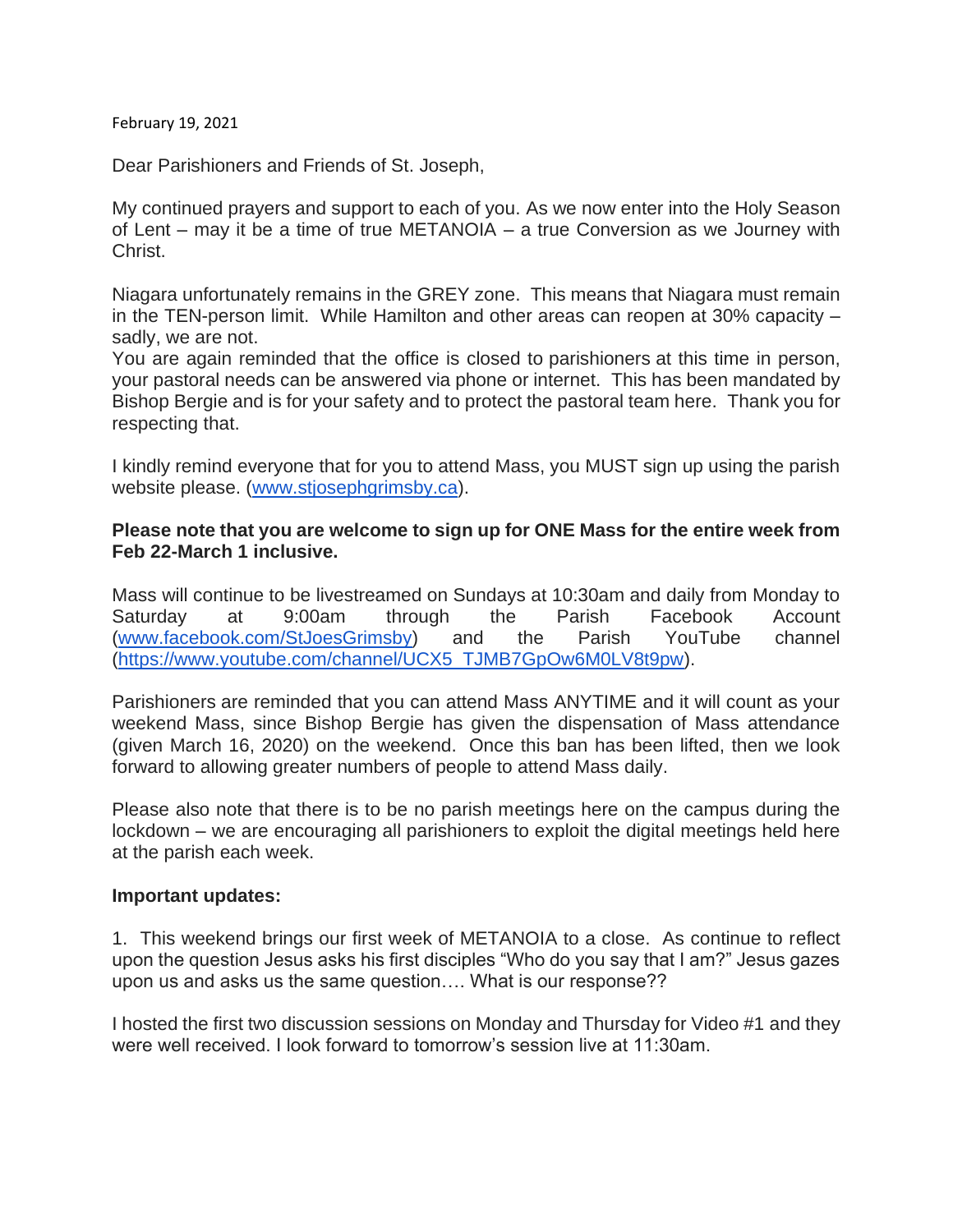Once again, I am inviting you all to watch the video at least once during the week and continue to reflect upon the questions that I have outlined.

I have included the questions here for those who are not following on our Parish Facebook page. Here are the first week reflection questions…..

METANOIA - Session #1 - Who do you say that I am?"

Questions to ponder...

- 1. How do you think the world would answer this question today?
- 2. Who is Jesus for me?
- 3. Who is Jesus? (who He really is)
- 4. Are there any projections that I place on God from my life experience? (i.e. genie, difficult father, vengeful God)
- 5. Have I ever heard Jesus speak to me and say "That's not the kind of God I am." (perhaps in a retreat or powerful experience)
- 6. Do I truly believe that God is for us? (supporter, encourager, on my side
- 7. Have I ever been invited to SURRENDER to the Lord? Establishing a true, intimate and deep relationship with Him? Am I willing to do so this Lent?
- 8. Who is Jesus? ....reveal to me Lord who You are....

Gentle reminder, for those who wish to participate or observe a group think, I will be holding 3 livestream sessions each week to allow for dialogue, discussion and asking of questions. These live sessions will take place through the parish Facebook page [\(www.facebook.com/StJoesGrimsby\)](http://www.facebook.com/StJoesGrimsby) and will take place at the following time slots to accommodate your schedule. **Watch the movie 30 minutes before these three live sessions and use them to assist you to grow spiritually.**

#### **Mondays @ 12:30pm / Thursdays @ 7:30pm / Saturdays @ 11:30am**

(Note – they will all be uploaded to the Parish YouTube channel for those who do not use the Facebook platform). Again, kindly watch the videos BEFORE these sessions – we will not be watching them together on Facebook (in case of internet crash, slow connection etc.).

#### **To register, you enroll on [www.wildgoose.tv](http://www.wildgoose.tv/) and register with an email address. You do not need to call the parish office, nor email us to enroll you. Please do so yourself.**

2. We are reminded of the year long responsibilities of abstaining from meat and for fasting. I have included the canons in Church Law to remind each of us of this important aspect of our faith:

**Can.1251** Abstinence from meat, or from some other food as determined by the Episcopal Conference, is to be observed on all Fridays, unless a solemnity should fall on a Friday. Abstinence and fasting are to be observed on Ash Wednesday and Good Friday.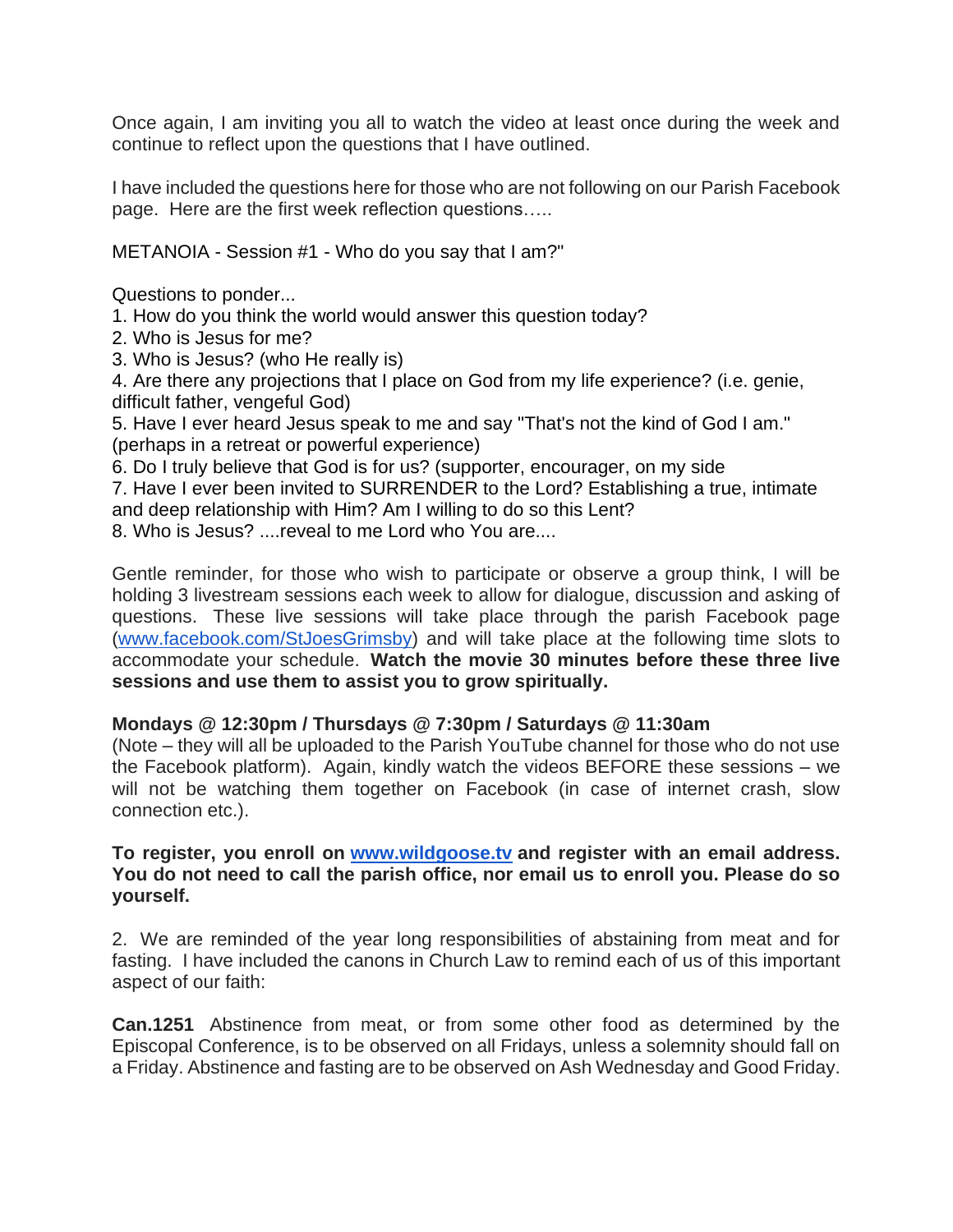**Can.1252** The law of abstinence binds those who have completed their fourteenth year. The law of fasting binds those who have attained their majority (age  $18 - C.97$ ), until the beginning of their sixtieth year. Pastors of souls and parents are to ensure that even those who by reason of their age are not bound by the law of fasting and abstinence, are taught the true meaning of penance.

The law of abstinence forbids the use of meat, but not of eggs, the products of milk or condiments made of animal fat.

3. Please note that Fridays there will be a 7:00pm Mass throughout the Lenten Season.

4. Stations of the Cross will not be celebrated in the Church – they will be prayed via livestream on the parish Facebook page – until the Niagara Region has moved from the Grey Zone. Stations of the Cross will be prayed next Friday Feb 26 @ 6:30pm.

5. I am so pleased to have produced four videos to help families pray the Rosary together as a family. Find these videos on our parish website at the following link: <https://www.stjosephgrimsby.ca/resources/> - scroll to the bottom and you will see the Video links. What a great opportunity to join in prayer as a family and pray the rosary together during Lent.

# 6. **Development and Peace Share Lent Campaign**

The 2021 D&P Caritas Canada Share Lent campaign began on February 17th Ash Wednesday. The theme this year is "Share Love Share Lent." During Lent, we will be sharing the stories of a few of the people who are victims of humanitarian crises worldwide. We will learn about how Development and Peace's partner organizations have helped to support and advocate for those who are in need. We will also let you know how you can help. As Pope Francis said in his Encyclical letter titled Fratelli Tutti, "a worldwide tragedy like the Covid-19 pandemic momentarily revived the sense that we are a global community, all in the same boat, where one person's problems are the problems of all. Once more we realized that no one is saved alone; we can only be saved together".

Find attached the link to the Encyclical letter from Pope Francis [http://www.vatican.va/content/francesco/en/encyclicals/documents/papa](http://www.vatican.va/content/francesco/en/encyclicals/documents/papa-francesco_20201003_enciclica-fratelli-tutti.html)[francesco\\_20201003\\_enciclica-fratelli-tutti.html](http://www.vatican.va/content/francesco/en/encyclicals/documents/papa-francesco_20201003_enciclica-fratelli-tutti.html)

Please consider supporting the Development and Peace Share Lent Campaign as we share our resources with those most in need in our world.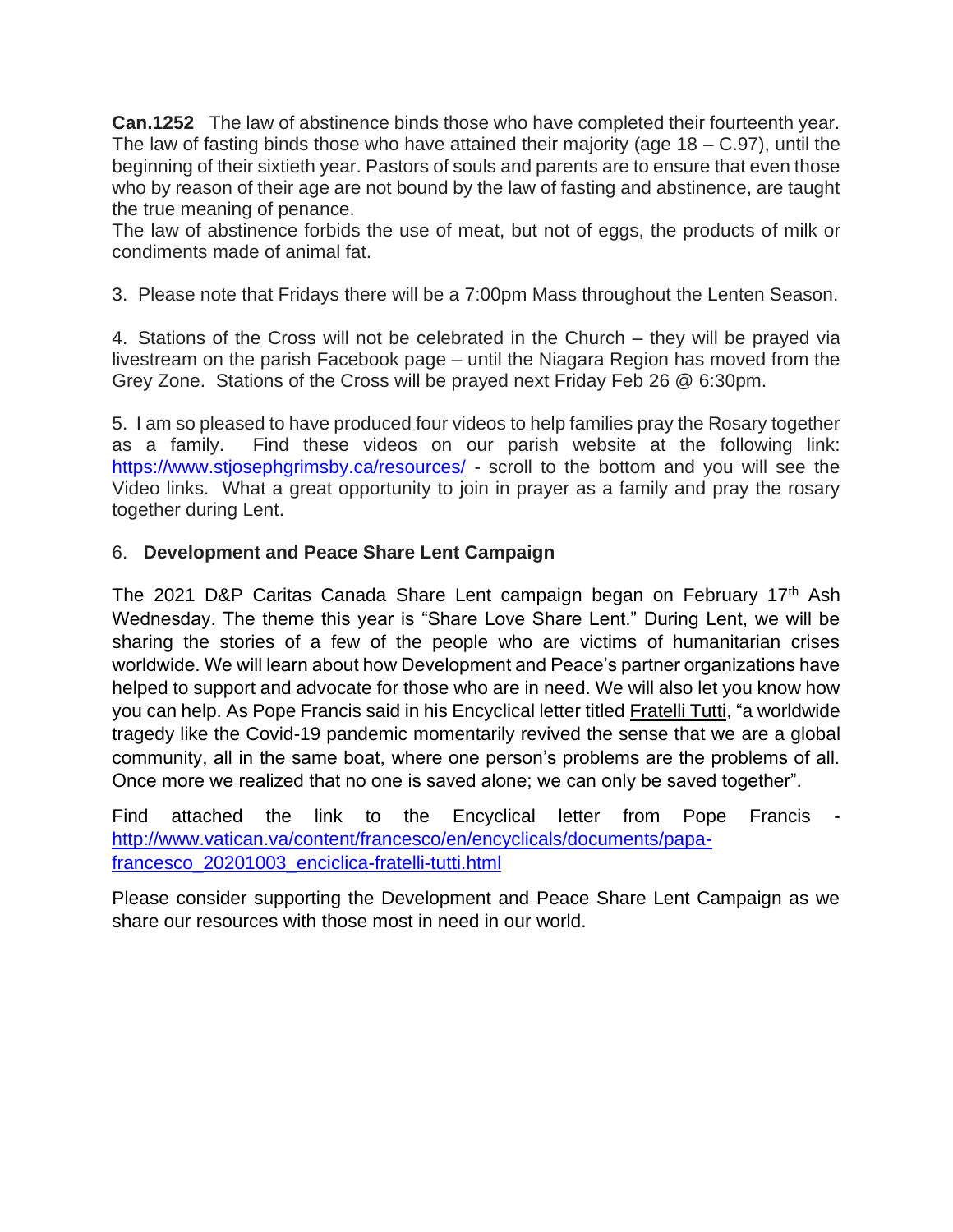### **YOUTH MINISTRY UPDATES**

1. Alpha Youth, part of our LifeTeen ministry, has just started. All 13-19 year olds are invited to join whether you are brand new to the idea of a faith life or if you have been a strong catholic your whole life. Our next session is on February 22nd and runs every 2 weeks on Mondays from 3:15-4:30pm. Register to receive the zoom link and you can register by going to the Youth Ministry page [\(www.stjosephsgrimsby.ca/youth\)](http://www.stjosephsgrimsby.ca/youth) on the parish website.

2. Our middle school youth ministry is finally ready to begin! Any youth in grades 6-8 are invited to join us in developing their faith further with a group of friends. We will be hosting a parent information session on Zoom at 7:00pm on Thursday **February 25th** with parents and participants invited to attend together in an interactive night. Then, the program will officially launch on **Monday March 1st** from 4:00-5:30pm and meeting every 2 weeks to fill in the weeks we do not have the senior youth ministry program. Again, registration for both events is through the Youth Ministry page website.

# **CHILDREN LITURGY / LITTLE SPIRITS RESOURCES**

Use the link for the most up to date resources for Children's Liturgy [\(https://www.stjosephgrimsby.ca/childrens-liturgy/\)](https://www.stjosephgrimsby.ca/childrens-liturgy/) and Little Spirits [\(https://www.stjosephgrimsby.ca/little-spirits/\)](https://www.stjosephgrimsby.ca/little-spirits/)

### **OTHER IMPORTANT UPDATES**

1. **The St. Joseph Parish Catholic Women's League will be hosting a pizza sale fundraiser to support their local work in the many charities throughout Grimsby and to assist us in reaching our \$120,000 goal to pay for the new HVAC system**. In accordance with COVID guidelines, curbside pick at the church will be available as well as home delivery if you like. Pizzas are 11 inches from Uncle Dad's Pizza (a Grimsby Market vendor in Summer 2020). **You can purchase 4 pizzas for \$30**. There are choices of 4 bundles of pizzas. **Orders must be received by Saturday March**  6<sup>th</sup> and may be placed by email sirc.grimsby@cogeco.net or phone to the parish office 905-945-2661. There are order forms in the foyer of the church and available through the parish website and social media accounts. Feel free to take orders from family, friends, and neighbours too. The pizza is delicious and will go to a great cause! Thank you in advance.

2. The Lift Jesus Higher Rally will take place on Saturday February 27. See the website for details on how to register - <https://www.ljhr.ca/>

3. Please continue to pray for all our pilgrims (myself included) who have taken Jody Robertson, our Evangelization Minister's suggestion to begin the St. Francis Way pilgrimage – which began on February 1<sup>st</sup>. What a great way to prepare for Lent as we walk in the footsteps of the humble saint from Assisi.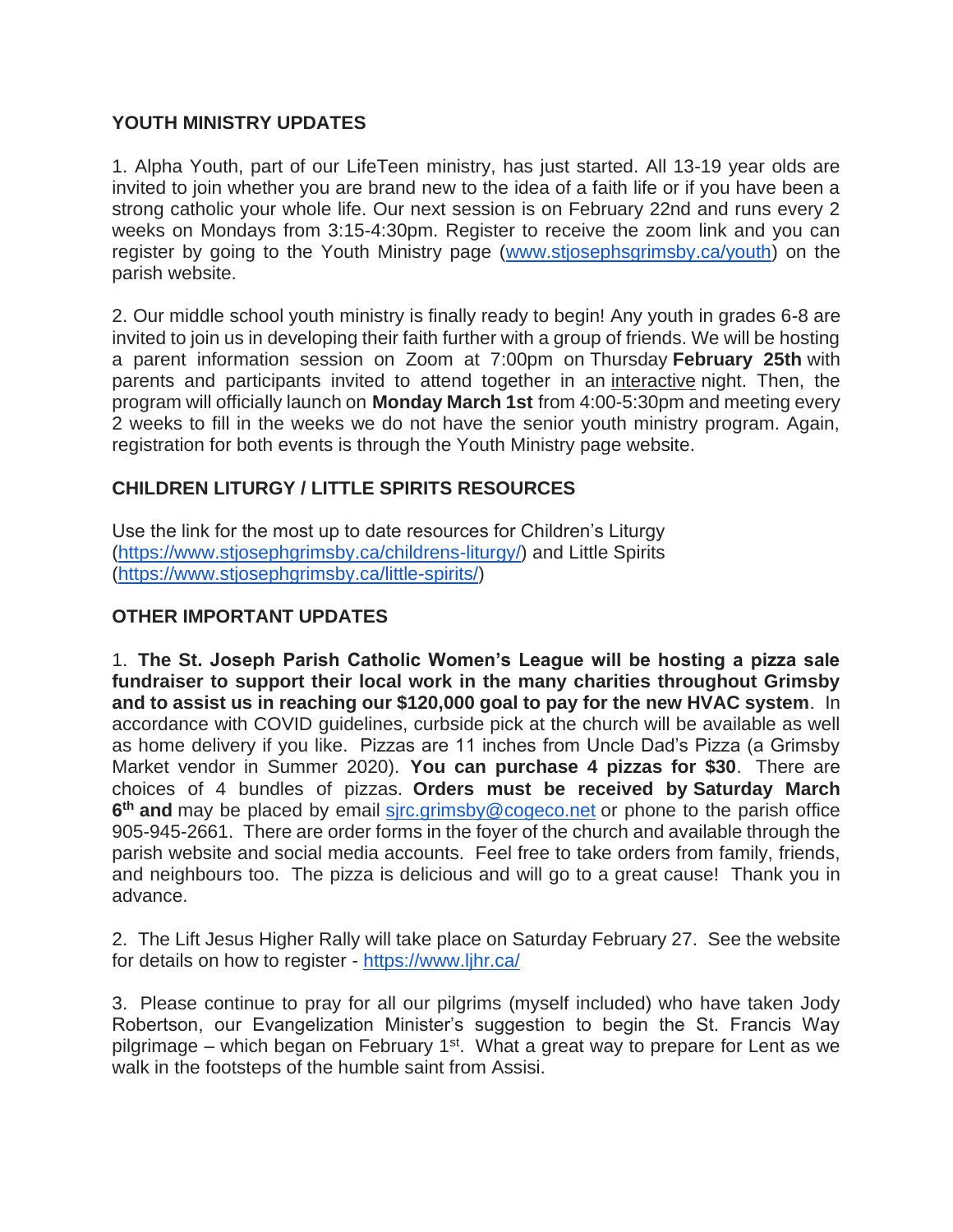4. Please continue to pray for those who are participating in our 2<sup>nd</sup> ALPHA series led by Jody Robertson – Evangelization Minister.

5. Please continue to remember the parish regarding financial giving. We rely on your weekly contributions to sustain and build the kingdom of God in our parish. You can drop your offerings off in the boxes following Mass this weekend, drop it off in the outside mailbox, bring it to the parish office all week, or through the etransfer option – [myparishgift@gmail.com.](mailto:myparishgift@gmail.com) Thank you in advance to those families who continue to sustain our parish through their contributions.

6. Please continue to support our campaign for the new Heating and Air Conditioning units here at St. Joseph. **This project will cost the parish \$120,000** and your generosity is required to meet these costs. Thank you to those who have already stepped up and made donations – to date, we have **currently raised \$36,655 towards the total**. I am asking all parishioners to contribute significantly to this project since we all expect a warm church in the winter and cool church in the summer months. The old units, original to this church building, lasted us 25 years – and for those of us who are homeowners, we know that we certainly 'soaked' every ounce of life out of them. As you make your contribution, please write **"HEATING / AIR"** on the front of your envelope or in the memo line of an etransfer [\(myparishgift@gmail.com\)](mailto:myparishgift@gmail.com) and those funds will be counted towards your tax receipt for the end of the year. Special envelopes will be available to pick up for this project next weekend. Thank you in advance for your assistance.

7. 2021 envelopes are available for pickup in the foyer of the Church. Please pick up your envelopes for the new year which begins the end of November.

8. 2020 tax receipts are now available for pickup in the foyer of the Church. Thank you for your generosity in supporting the parish this past year.

9. Confessions continue to be heard every Saturday at 3:00pm in the St. Nicholas Room.

10. The parish website continues to help so many – visit [www.stjosephgrimsby.ca](http://www.stjosephgrimsby.ca/) – and our social media accounts to help enhance your faith. Also please continue to look at the parish YouTube channel for daily updates.

Facebook - <https://www.facebook.com/StJoesGrimsby/> Instagram - <https://www.instagram.com/stjoesgrimsby/> Twitter - <https://twitter.com/stjoesgrimsby>

The parish YouTube channel once again is - [https://www.youtube.com/channel/UCX5\\_TJMB7GpOw6M0LV8t9pw](https://www.youtube.com/channel/UCX5_TJMB7GpOw6M0LV8t9pw)

11. The parish Bible Study – God Talk - continues with its **next session on Tuesday February 23 at 7:00pm**. We will be studying the Book of Malachi Chapters 1-3 and the Gospel of Matthew Chapters 1-4. Click on the link below and join as you are encouraged